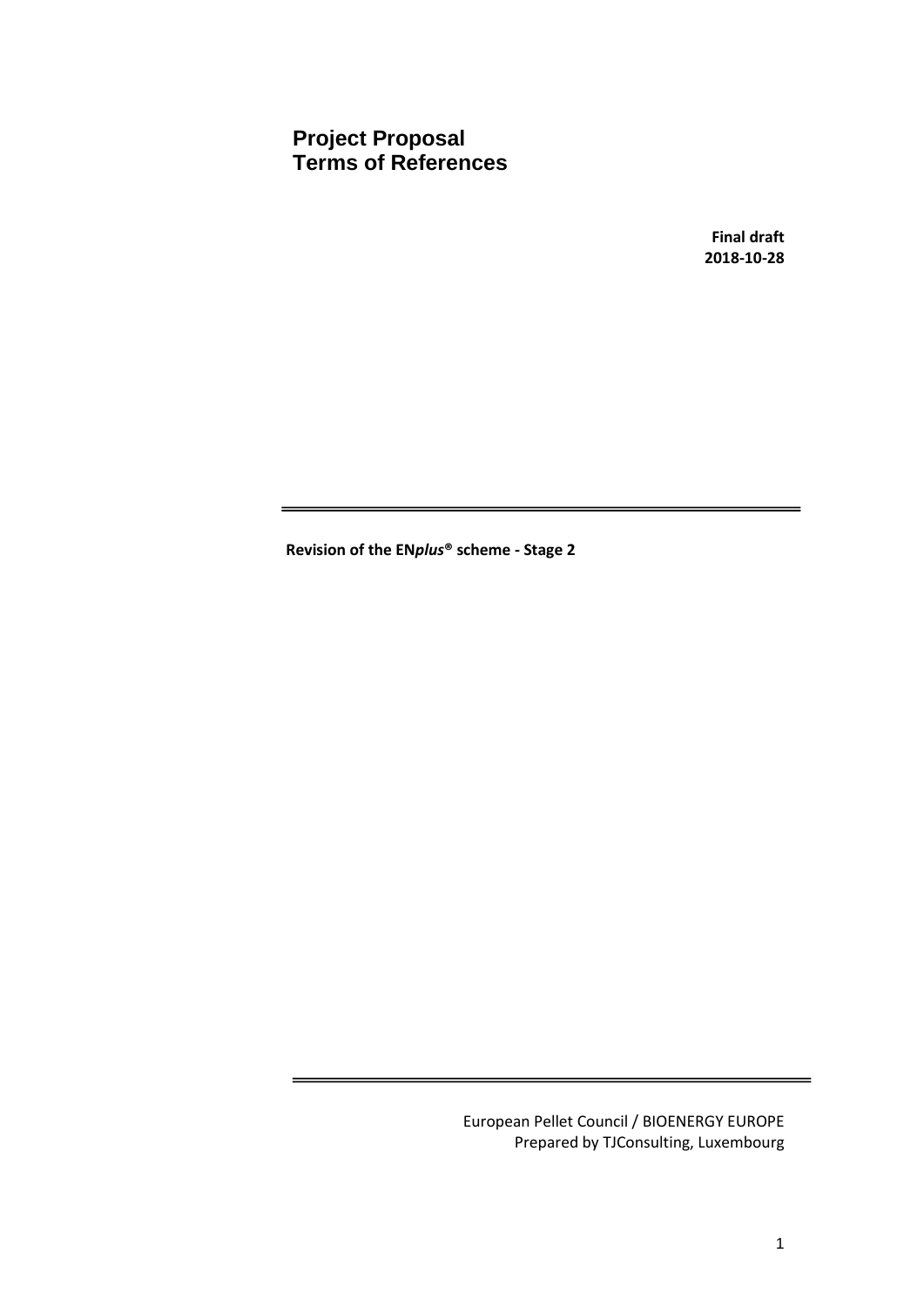## **1. Introduction**

EN*plu*s® is a certification scheme that guarantees quality of wooden pellets throughout the entire supply chain (producers, traders and service providers) until the end user.

In 2017, EPC decided to comprehensively revise the EN*plu*s® scheme and adopted a two stages process:

- a) Stage 1: Development and approval of basic principles of the EN*plu*s revision;
- b) Stage 2: Revision of the EN*plus*® documentation.

Stage 1 has been successfully completed by adoption of the basic principles by the EPC General Assembly.

This document defines Terms and References of Stage 2.

#### **2. Objectives and Scope**

This project focuses on the revision of the EN*plu*s® Handbook, version 3.0 (all parts) and other relevant documents governing the EN*plu*s® scheme.

The basic principles that were adopted by the EPC General Assembly provide basic guidance on the revision of the scheme.

The designed revision process follows and complies with EN*plu*s PD 1001 (Development of EN*plu*s® Documentation).

| <b>Document category</b>                                 | <b>Document scope</b>                                                                   |  |  |  |  |  |
|----------------------------------------------------------|-----------------------------------------------------------------------------------------|--|--|--|--|--|
|                                                          | Pellets producers, traders and service providers                                        |  |  |  |  |  |
| <b>ENplus<sup>®</sup> Standards</b>                      | Usage of the ENplus <sup>®</sup> trademark (seal) and bag design                        |  |  |  |  |  |
|                                                          | Conformity assessment bodies                                                            |  |  |  |  |  |
|                                                          | Development of ENplus <sup>®</sup> documentation                                        |  |  |  |  |  |
|                                                          | Complaints and appeals                                                                  |  |  |  |  |  |
|                                                          | Administration of the ENplus® scheme, including the<br>Governance Integrity Programme   |  |  |  |  |  |
| <b>ENplus<sup>®</sup> Procedural</b><br><b>Documents</b> | Issuance of licenses for the use of the ENplus <sup>®</sup> trademark                   |  |  |  |  |  |
|                                                          | Approval of ENplus <sup>®</sup> bag designs                                             |  |  |  |  |  |
|                                                          | Listing of conformity assessment bodies and Certification<br><b>Integrity Programme</b> |  |  |  |  |  |
|                                                          | Fees relating to the ENplus <sup>®</sup> certification scheme                           |  |  |  |  |  |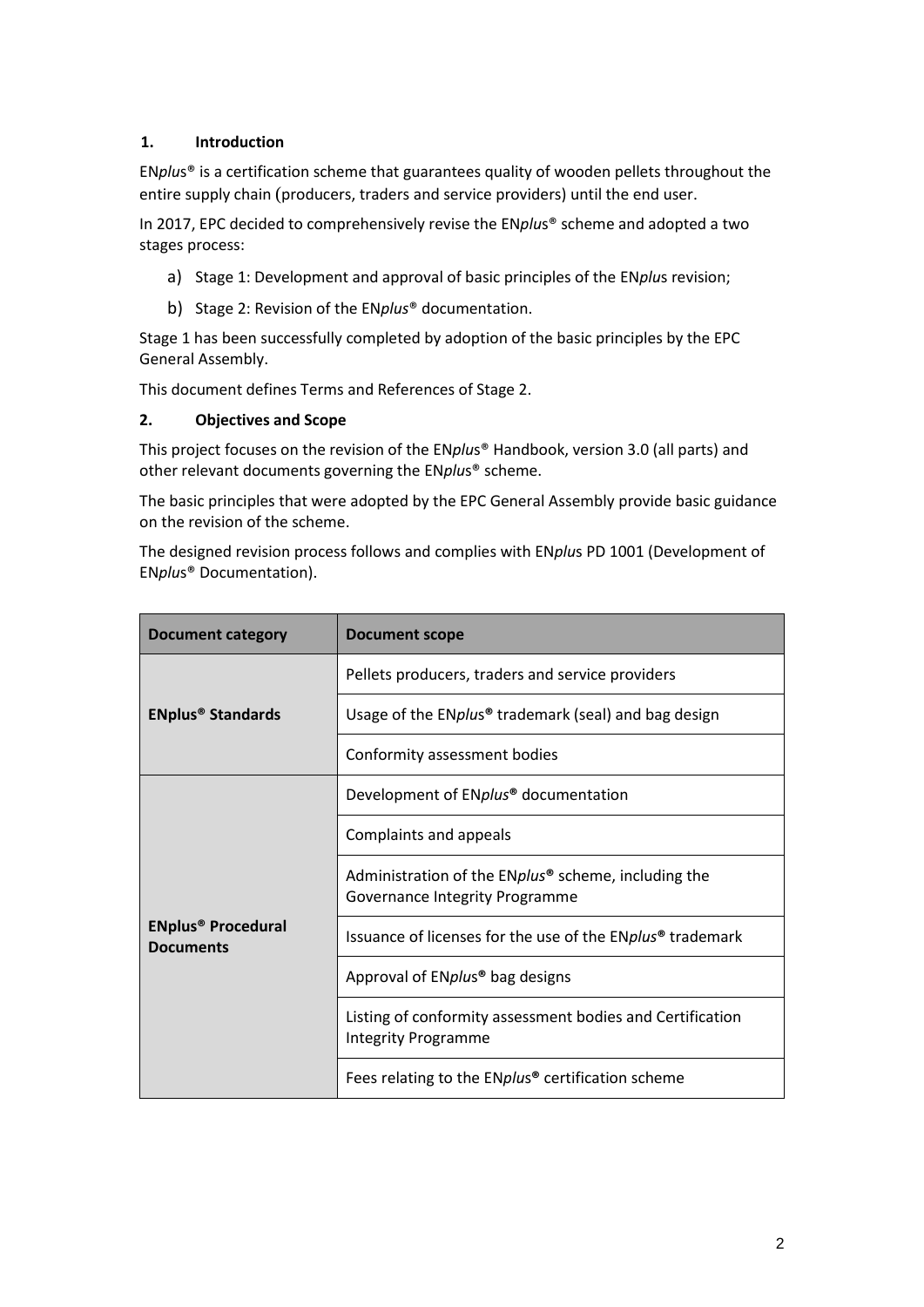## **3. Organisation of the project**

## **3.1 Project leader**

The project will be coordinated by **Mr. Jaroslav Tymrak** (TJConsulting). The EPC Secretariat will provide an organisational and support function during the revision process.

## **3.2 Editorial and Advisory Committee**

The EN*plu*s® documents will be developed by the Editorial Committee and Advisory Committee with balanced representation of stakeholders in the pellet market. The objective of the Editorial and Advisory Committee is to reach a consensus among participating stakeholders on the content of these documents.

The Editorial Committee will be responsible for preparation of draft documentation. The Editorial Committee will consist of the following members:

| <b>Editorial Committee composition</b> |           |
|----------------------------------------|-----------|
| EPC Secretariat / EPC members          | 2 members |
| DEPI representative                    | 1 member  |
| <b>Total</b>                           | 3 members |

| <b>Advisory Committee composition</b> |                                          |                             |  |  |  |  |  |
|---------------------------------------|------------------------------------------|-----------------------------|--|--|--|--|--|
|                                       | <b>EPC</b>                               | 2 members (also EC members) |  |  |  |  |  |
| <b>Scheme</b><br>governance           | ENplus <sup>®</sup> members              | 2 members                   |  |  |  |  |  |
|                                       | DEPI representative                      | 1 member (also EC member)   |  |  |  |  |  |
|                                       | Pellets producers                        | 2 members                   |  |  |  |  |  |
| <b>Pellet related</b><br>industry     | Pellets traders and service<br>providers | 3 members                   |  |  |  |  |  |
|                                       | Heating equipment<br>manufacturer        | 1 member                    |  |  |  |  |  |
| <b>Conformity assessment bodies</b>   |                                          | 2 members                   |  |  |  |  |  |
| End user interest organisation        |                                          | 1 member                    |  |  |  |  |  |
| <b>Total</b>                          |                                          | 14 members                  |  |  |  |  |  |

The Advisory Committee will have the following representation of interested stakeholders.

Note: Members of the Editorial Committee are members of the Advisory Committee within the relevant stakeholder category.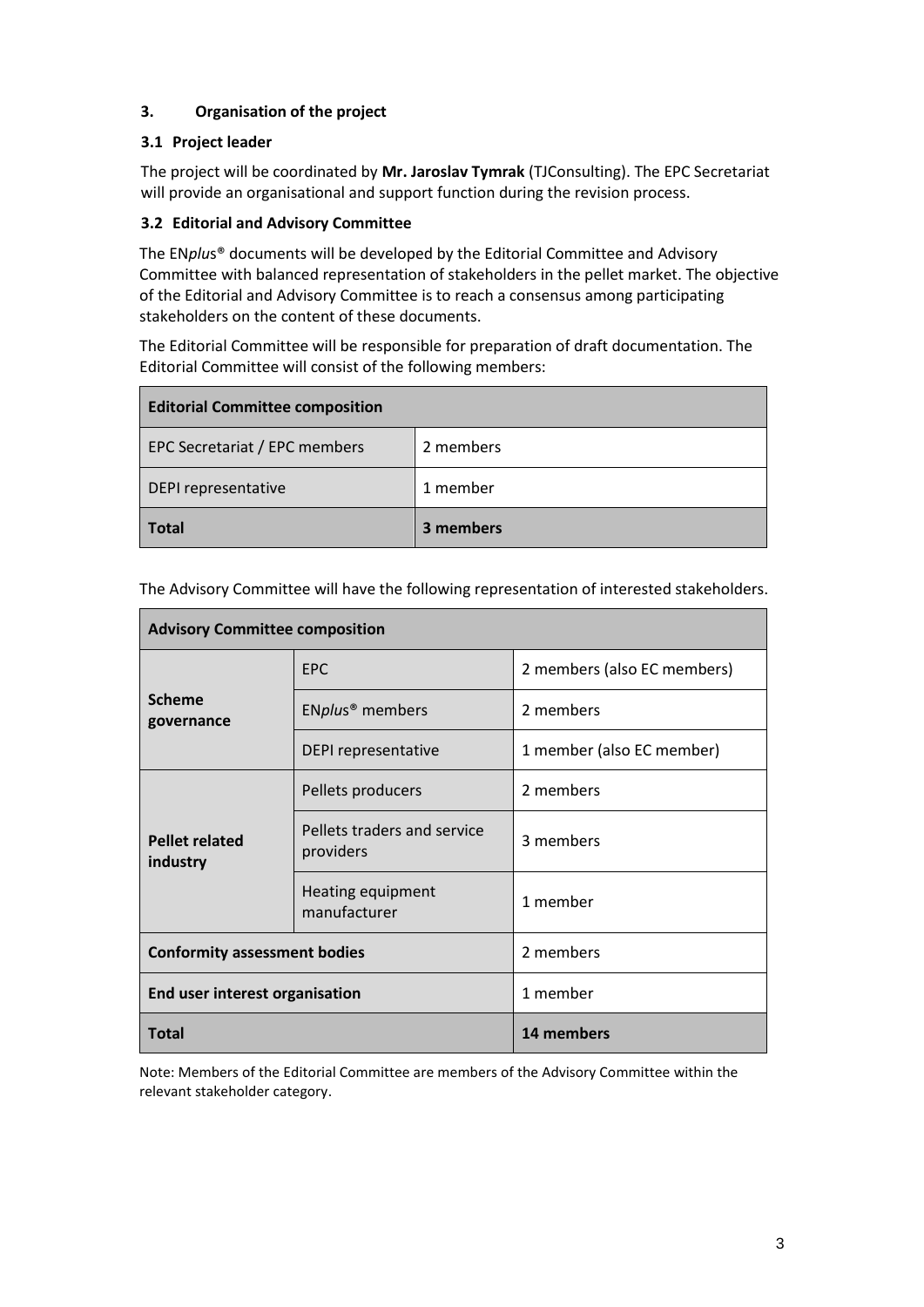## **4. Standard setting stages and timetable**

The stages for the revision of the EN*plu*s® Documentation are based on EN*plu*s PD 1001.

| <b>Purpose</b>                                 | <b>Activities</b>                                                                                                                                                                                                                                         | Outputs                      |
|------------------------------------------------|-----------------------------------------------------------------------------------------------------------------------------------------------------------------------------------------------------------------------------------------------------------|------------------------------|
| To define the<br>scope and basic<br>parameters | Preparation of the Project Proposal/ToR<br>$\bullet$<br>Presentation of the Project Proposal/ToR to DEPI<br>$\bullet$<br>and to the EPC Board of Directors<br>Approval of the Project Proposal/ToR by the EPC<br>$\bullet$<br>Board of Directors and DEPI | Project proposal<br>approved |

#### **Phase 1: Proposal stage**

## **Phase 2: Preparatory stage**

 $\overline{a}$ 

| <b>Purpose</b>                                           | <b>Activities</b>                                                                                                                                                                                                                                                                                                                                                                                                                                                                                                                                                                                                                                                                                                                                                                                                                                                                                                                                                                         | <b>Outputs</b>                                                                                                                               |
|----------------------------------------------------------|-------------------------------------------------------------------------------------------------------------------------------------------------------------------------------------------------------------------------------------------------------------------------------------------------------------------------------------------------------------------------------------------------------------------------------------------------------------------------------------------------------------------------------------------------------------------------------------------------------------------------------------------------------------------------------------------------------------------------------------------------------------------------------------------------------------------------------------------------------------------------------------------------------------------------------------------------------------------------------------------|----------------------------------------------------------------------------------------------------------------------------------------------|
| To prepare<br>capacity for the<br><b>ENplus revision</b> | Stakeholder mapping<br>Public announcement of the start of the revision<br>process and call for applications for membership<br>in the Advisory Committee<br>The announcement to be made by EPC press<br>release and in suitable media; distribution of the<br>information to the EPC members, DEPI, ENplus <sup>®</sup><br>certified companies, ENplus <sup>®</sup> conformity<br>assessment bodies and other relevant<br>stakeholders (as per the stakeholders mapping).<br>The announcement to be relayed by the EPC<br>members and DEPI.<br>The announcement shall also include invitation to<br>provide comments/suggestions/expectations on<br>the current ENplus® scheme.<br>Consideration of the nominations and<br>appointment of the Advisory Committee's<br>members<br>Setting the Editorial Committee<br>Analysis of the stakeholders' comments,<br>suggestion and expectations <sup>1</sup> .<br>Developing a first draft document by the Editorial<br>$\bullet$<br>Committee | Identification of<br>stakeholders<br>Advisory and<br>Editorial<br>Committee<br>Working drafts<br>of the ENplus <sup>®</sup><br>Documentation |

<sup>&</sup>lt;sup>1</sup> The EPC should consider creating a survey or use an existing survey to collect information about stakeholders and especially pellets industries experience and expectations for the EN*plus*® certification.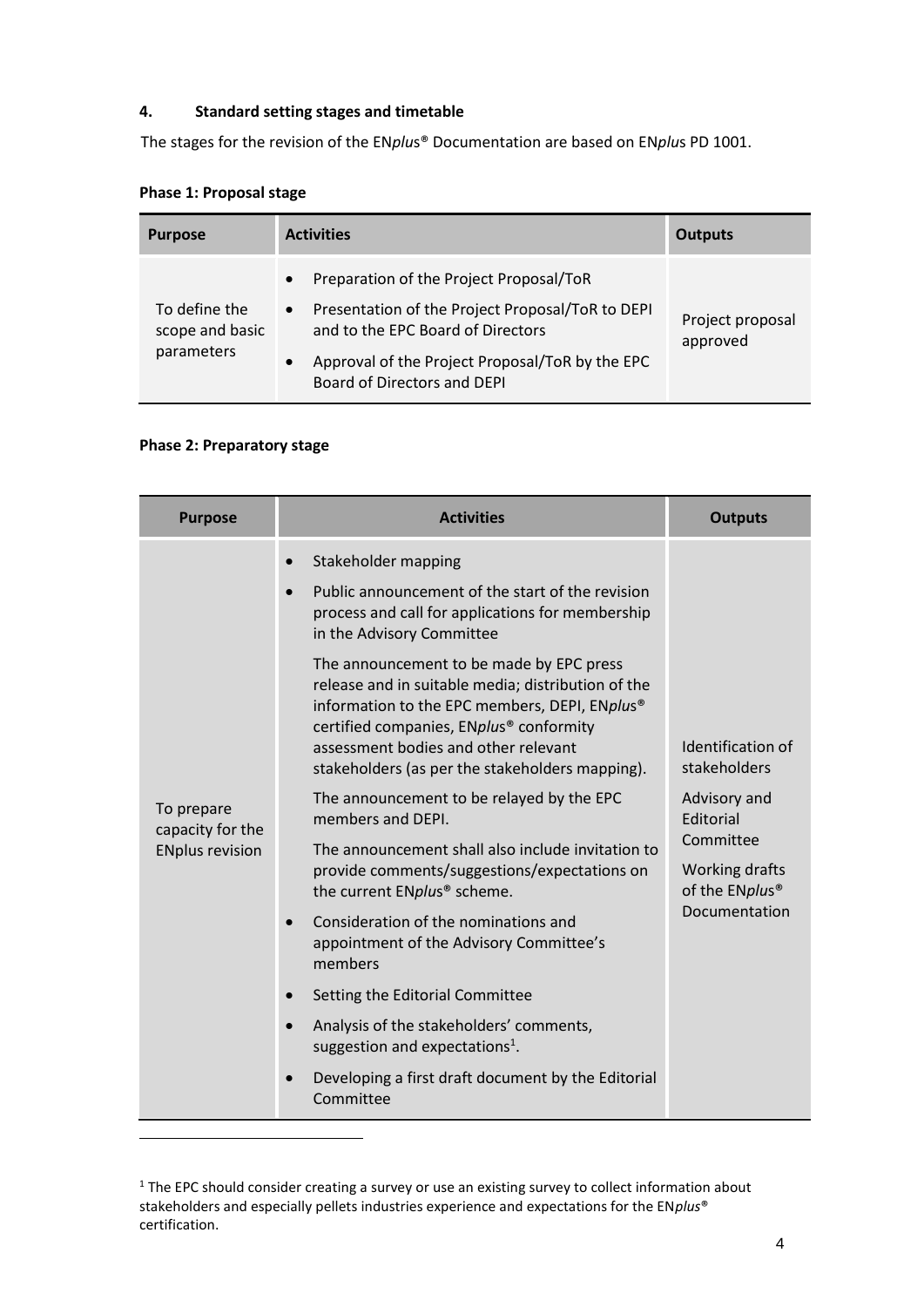#### **Phase 3: Advisory Committee stage**

| <b>Purpose</b>                                              | <b>Activities</b>                                                                                                                                                                                                                                                                                                                                                                                     | <b>Outputs</b>                                                               |  |  |  |  |  |
|-------------------------------------------------------------|-------------------------------------------------------------------------------------------------------------------------------------------------------------------------------------------------------------------------------------------------------------------------------------------------------------------------------------------------------------------------------------------------------|------------------------------------------------------------------------------|--|--|--|--|--|
| To build<br>consensus on<br>the content of<br>the standards | 4 meetings of the Advisory Committee <sup>2</sup><br>$\bullet$<br>4 meetings of the Editorial Committee <sup>2</sup><br>$\bullet$<br>Building consensus amongst the Advisory<br>$\bullet$<br>Committee members<br>Preparing Advisory Committee's drafts<br>$\bullet$<br>Agreeing an Enquiry draft and Final draft<br>$\bullet$<br>Preparation of the Documentation development<br>$\bullet$<br>report | <b>Enquiry and Final</b><br>drafts<br>Documentation<br>development<br>report |  |  |  |  |  |

## **Phase 4: Enquiry stage<sup>3</sup>**

 $\overline{a}$ 

| <b>Purpose</b>                                                     | <b>Activities</b>                                                                                                                                                                                                                                                                                                                                                                                                                                                                                                                | <b>Outputs</b>                                                |
|--------------------------------------------------------------------|----------------------------------------------------------------------------------------------------------------------------------------------------------------------------------------------------------------------------------------------------------------------------------------------------------------------------------------------------------------------------------------------------------------------------------------------------------------------------------------------------------------------------------|---------------------------------------------------------------|
| To consult the<br>standards with<br>broad range of<br>stakeholders | Official public and members consultation<br>$\bullet$<br>Presentation and communication of EPC<br>$\bullet$<br>members and DEPI <sup>4</sup><br>Seminar at international level <sup>5</sup><br>$\bullet$<br>Presentation at the EPC General Assembly and/or<br>$\bullet$<br>other EPC / BIOENERGY EUROPE events<br>Direct consultation with National Licensers, DEPI<br>$\bullet$<br>and key stakeholders<br>Processing of received comments<br>$\bullet$<br>Consideration of comments by the Advisory<br>$\bullet$<br>Committee | Received<br>comments and<br>results of their<br>consideration |

<sup>&</sup>lt;sup>2</sup> The number of AC and EC meetings can be adapted during the process based on actual needs

<sup>&</sup>lt;sup>3</sup> The enquiry stage (4) is carried out during the advisory committee stage (3) on enquiry draft that has already received support of the Advisory Committee.

<sup>&</sup>lt;sup>4</sup> The EPC members should be strongly encouraged to introduce the Enquiry draft to pellets market players and other relevant stakeholders, where possible supported by a seminar, etc.

<sup>&</sup>lt;sup>5</sup> The EPC should consider organising an international seminar (including an on-line event) introducing changes in the Enquiry draft and encouraging people to submit comments.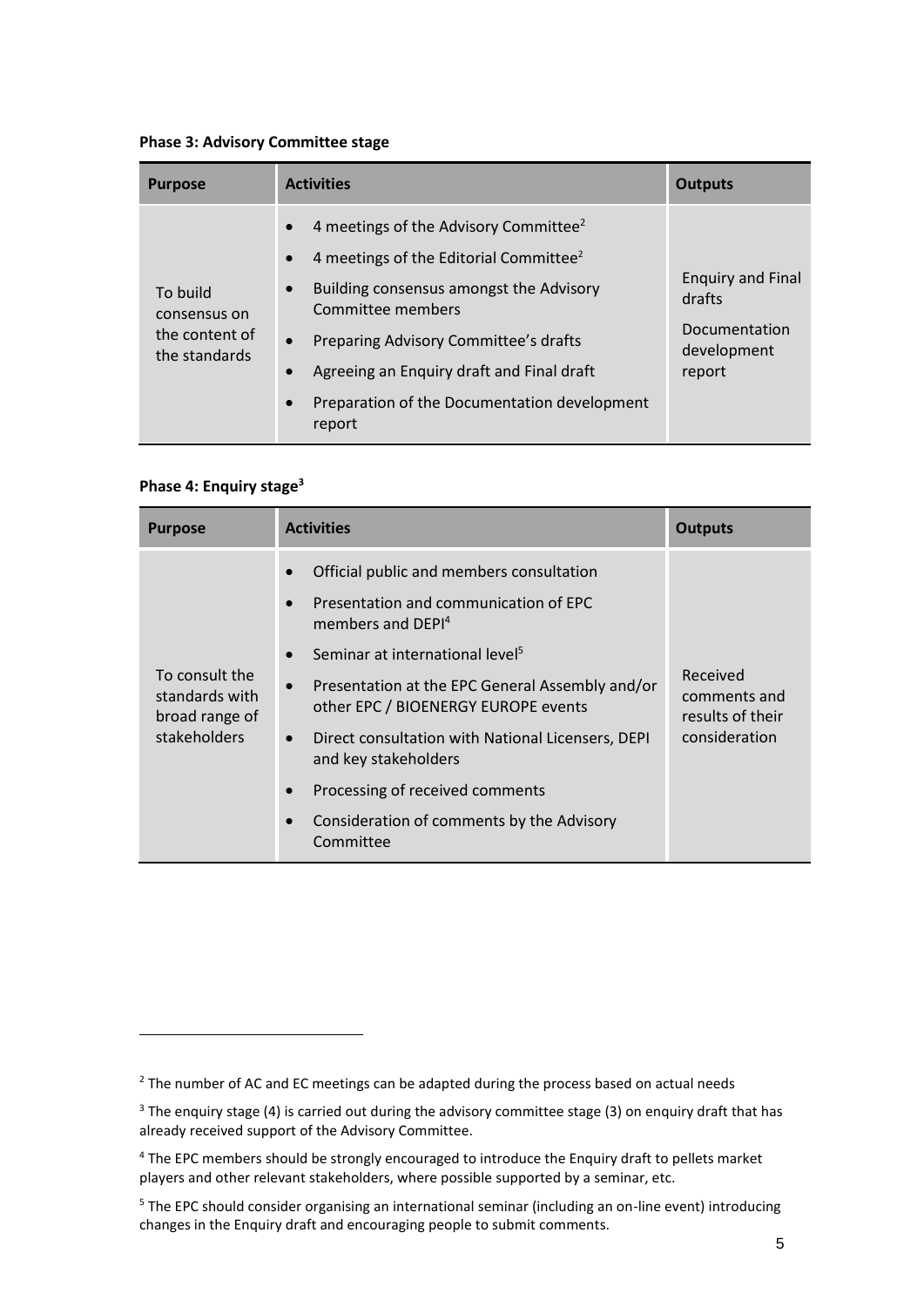# **Phase 5: Approval stage**

| <b>Purpose</b>                          | <b>Activities</b>                                                                                                                                                                                                                                                                                                                                         | <b>Outputs</b>                                               |
|-----------------------------------------|-----------------------------------------------------------------------------------------------------------------------------------------------------------------------------------------------------------------------------------------------------------------------------------------------------------------------------------------------------------|--------------------------------------------------------------|
| To formally<br>approve the<br>documents | Presentation of the final drafts to the BoD<br>$\bullet$<br>(recommendation on the ENplus <sup>®</sup> Standards<br>approval, formal approval of Procedural<br>Documents)<br>• Presentation of the Final draft to Bioenergy<br>Europe<br>Presentation of the Final draft to DEPI<br>$\bullet$<br>Formal approval by the EPC General Assembly<br>$\bullet$ | Standards and<br>other formally<br>approved<br>documentation |

## **Phase 6: Publication stage**

| <b>Purpose</b>                                            | <b>Activities</b>                                                                                                                                                                | Outputs                |
|-----------------------------------------------------------|----------------------------------------------------------------------------------------------------------------------------------------------------------------------------------|------------------------|
| To publish the<br>documents and<br>inform<br>stakeholders | Publication of the document at the EPC website<br>$\bullet$<br>Informing stakeholders about the new standards<br>$\bullet$<br>and its implications, including transition period. | Published<br>documents |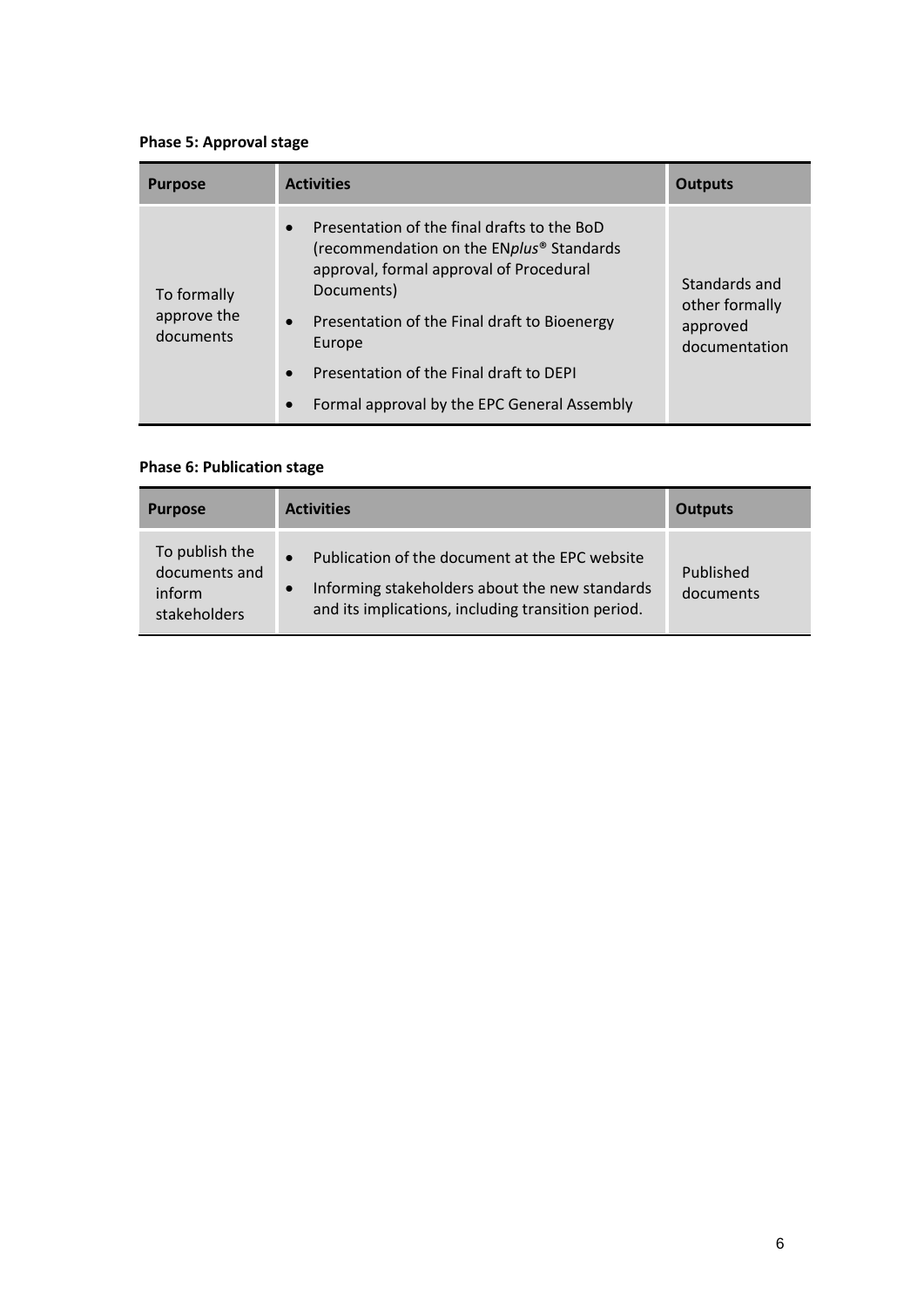## **5. Development timetable**

|                      |                                          | 2018 |                |  |    | 2019 |  |  |  |  |                            |  |  |     |  |  |    |  |
|----------------------|------------------------------------------|------|----------------|--|----|------|--|--|--|--|----------------------------|--|--|-----|--|--|----|--|
|                      |                                          |      | $\mathbf{III}$ |  | IV |      |  |  |  |  | $\ensuremath{\mathsf{II}}$ |  |  | III |  |  | IV |  |
| stage<br>Prop.       | Project proposal development             |      |                |  |    |      |  |  |  |  |                            |  |  |     |  |  |    |  |
|                      | Approval by BoD                          |      |                |  |    |      |  |  |  |  |                            |  |  |     |  |  |    |  |
|                      | <b>Stakeholders mapping</b>              |      |                |  |    |      |  |  |  |  |                            |  |  |     |  |  |    |  |
| Preparatory<br>stage | Public announcement and invitation       |      |                |  |    |      |  |  |  |  |                            |  |  |     |  |  |    |  |
|                      | AC and EC establishment                  |      |                |  |    |      |  |  |  |  |                            |  |  |     |  |  |    |  |
|                      | Developing a working draft               |      |                |  |    |      |  |  |  |  |                            |  |  |     |  |  |    |  |
|                      | <b>AC stage</b>                          |      |                |  |    |      |  |  |  |  |                            |  |  |     |  |  |    |  |
|                      | Public and members consultation          |      |                |  |    |      |  |  |  |  |                            |  |  |     |  |  |    |  |
|                      | International seminars / events          |      |                |  |    |      |  |  |  |  |                            |  |  |     |  |  |    |  |
| Enquiry stage        | Direct consultation with<br>stakeholders |      |                |  |    |      |  |  |  |  |                            |  |  |     |  |  |    |  |
|                      | <b>Consideration of comments</b>         |      |                |  |    |      |  |  |  |  |                            |  |  |     |  |  |    |  |
|                      | <b>EPC BoD meeting</b>                   |      |                |  |    |      |  |  |  |  |                            |  |  |     |  |  |    |  |
|                      | <b>DEPI Statement</b>                    |      |                |  |    |      |  |  |  |  |                            |  |  |     |  |  |    |  |
| stage<br>Appr.       | <b>General Assembly</b>                  |      |                |  |    |      |  |  |  |  |                            |  |  |     |  |  |    |  |
|                      | <b>Publication stage</b>                 |      |                |  |    |      |  |  |  |  |                            |  |  |     |  |  |    |  |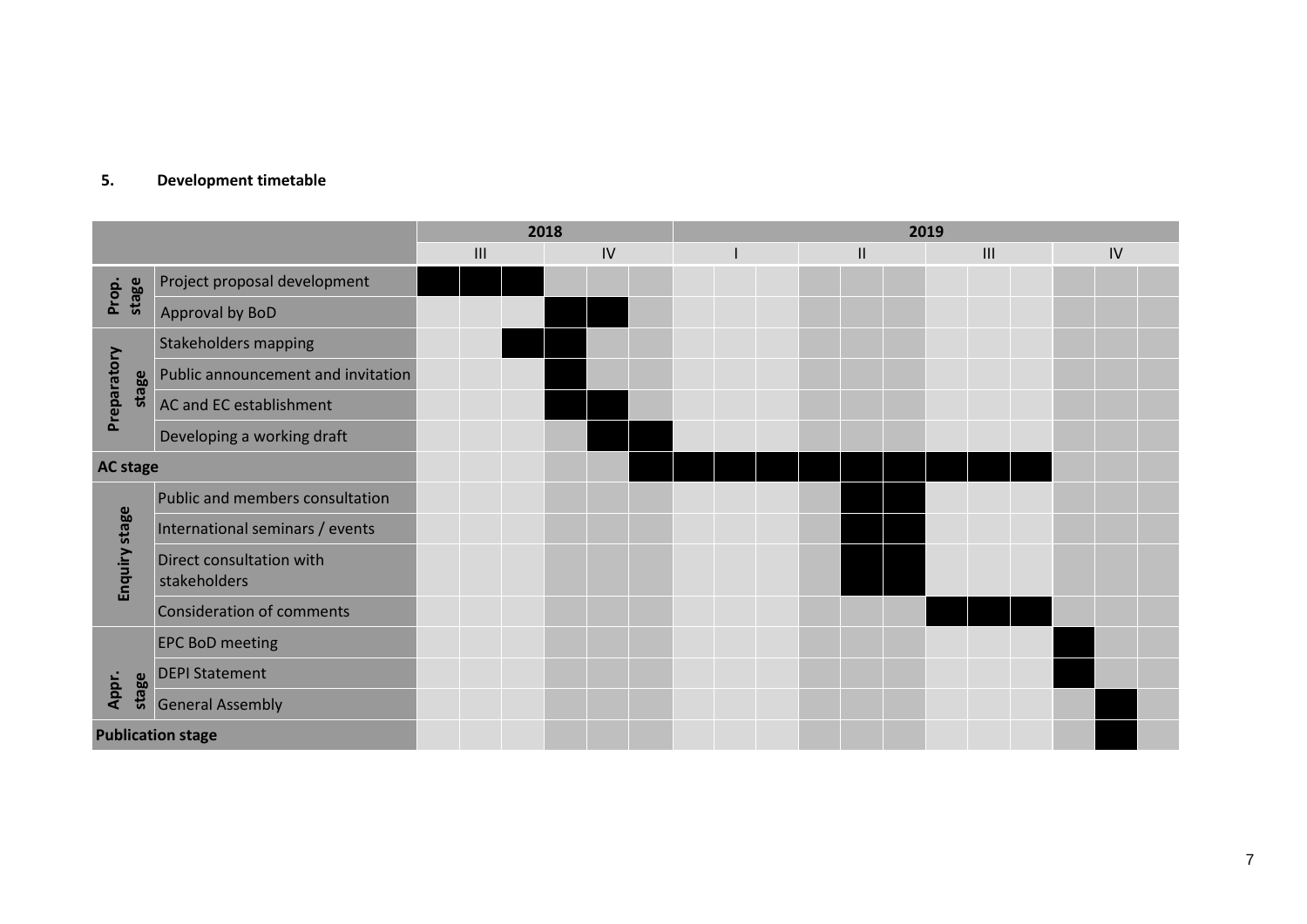# **Meetings and events**

| <b>Event</b>               | Week                                      | <b>Note</b>                                                                                                                                                                           |
|----------------------------|-------------------------------------------|---------------------------------------------------------------------------------------------------------------------------------------------------------------------------------------|
| <b>EPC Board meeting</b>   | Oct 2018<br>Oct 2019                      | Oct 2018 – approval of the Project<br>Proposal / ToR, AC and EC establishment<br>Oct 2019 - Recommendation of the<br>Standards to the GA / approval of<br><b>Procedural documents</b> |
| <b>EPC GA</b>              | Nov 2019                                  | Formal approval of the Standards                                                                                                                                                      |
| <b>Advisory Committee</b>  | December<br>$2018 -$<br>September<br>2019 | Approximately 4 meetings                                                                                                                                                              |
| <b>Editorial Committee</b> |                                           | Approximately one month before the AC<br>meeting                                                                                                                                      |
| International events       | $May - June$<br>2019                      | To be confirmed                                                                                                                                                                       |
| National events            | $May - June$<br>2019                      | To be confirmed                                                                                                                                                                       |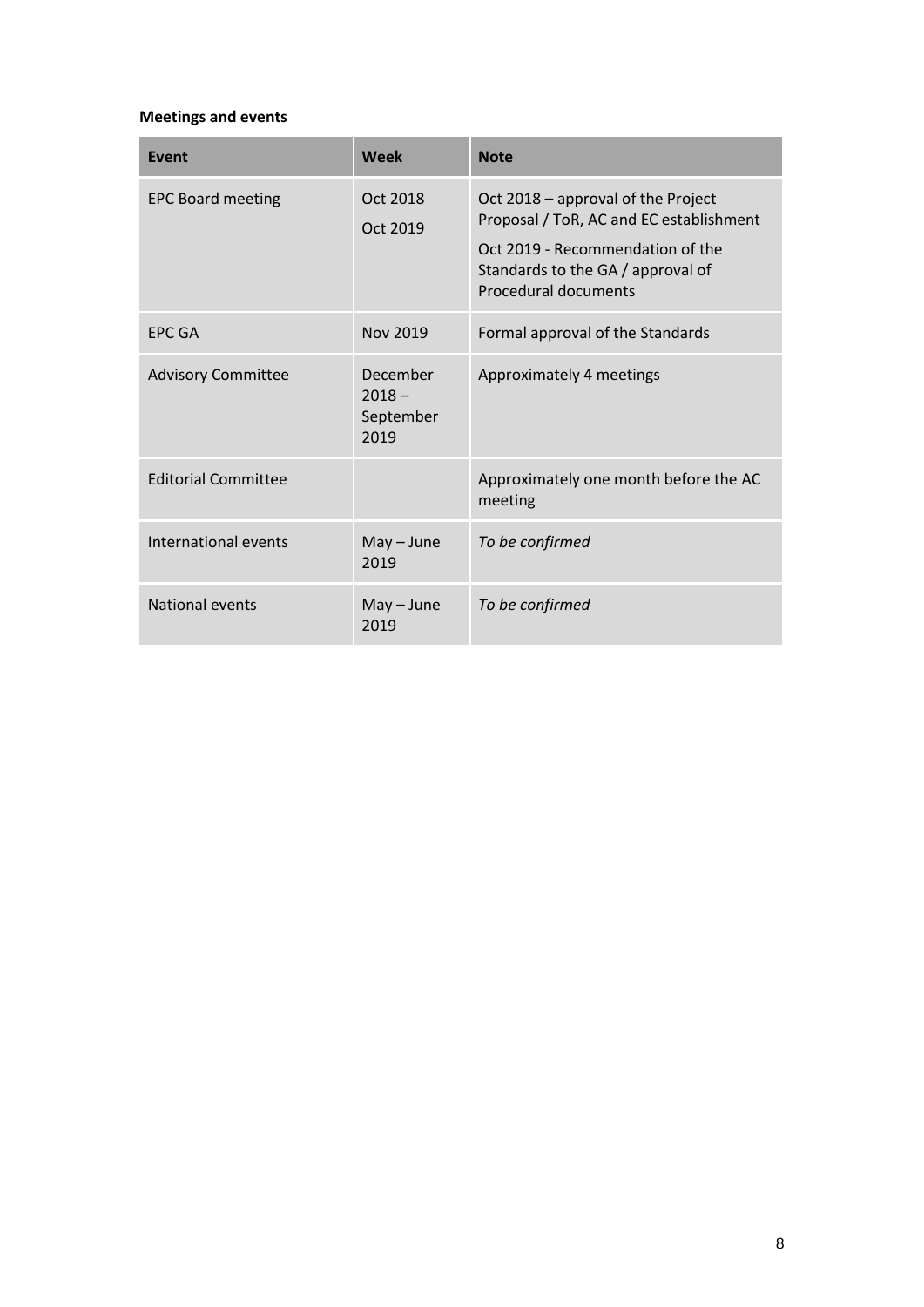# **Annex 1: Structure of the ENplus**® **Documentation**

## $(draff)^6$

 $\overline{a}$ 

| <b>Documentation type</b>                        | <b>Note</b>                                                                                                                                       |
|--------------------------------------------------|---------------------------------------------------------------------------------------------------------------------------------------------------|
| <b>EPC Statutes</b>                              | EPC has its own statutes and the rest of the ENplus <sup>®</sup><br>documentation will refer to it.                                               |
| ENplus <sup>®</sup> Standards (ST)               | Documents defining requirements for key players in the<br>certification.                                                                          |
| ENplus <sup>®</sup> Guidance<br>Documents (GD)   | Documents providing guidance or interpretation of the<br>ENplus <sup>®</sup> Standards                                                            |
| ENplus <sup>®</sup> Procedural<br>Documents (PD) | Documents defining EPC and ENplus <sup>®</sup> procedures in the<br>development and governance of the ENplus <sup>®</sup> certification<br>scheme |

| <b>ENplus<sup>®</sup> Standards</b>   |                                                                                                                                                                                                                                                                                                     |  |
|---------------------------------------|-----------------------------------------------------------------------------------------------------------------------------------------------------------------------------------------------------------------------------------------------------------------------------------------------------|--|
| ENplus ST 1000:201x                   | ENplus <sup>®</sup> scheme for wooden pellets – Introduction<br>General description of the ENplus <sup>®</sup> scheme, its objectives, basis,<br>approaches and bodies involved (informative).                                                                                                      |  |
| ENplus ST 1001:201x<br>$-$ Part $1^7$ | ENplus <sup>®</sup> wooden pellets – Requirements for pellets producers<br>Requirements for the quality of wooden pellets and other<br>requirements for pellets producers                                                                                                                           |  |
| ENplus ST 1001:201x<br>$-$ Part 2     | ENplus <sup>®</sup> wooden pellets - Requirements for pellets traders<br>Requirements for the quality of wooden pellets and other<br>requirements for pellets traders                                                                                                                               |  |
| ENplus ST 1001:201x<br>$- Part 3$     | ENplus <sup>®</sup> wooden pellets - Requirements for pellets service<br>providers<br>Requirements for the quality of wooden pellets and other<br>requirements for pellets producers                                                                                                                |  |
| ENplus ST 1002:201x                   | Requirements for conformity assessment bodies providing<br><b>ENplus<sup>®</sup></b> certification<br>Requirements for the conformity assessment bodies operating<br>ENplus <sup>®</sup> certification. The core document would include<br>requirements for CBs. An appendix would be developed for |  |

<sup>6</sup> Individual documents can be changed or added during the process

<sup>7</sup> Alternatively, there could be only one document ENplus ST 1001 with general requirements in a core document and specific appendices for producers, traders and service providers.